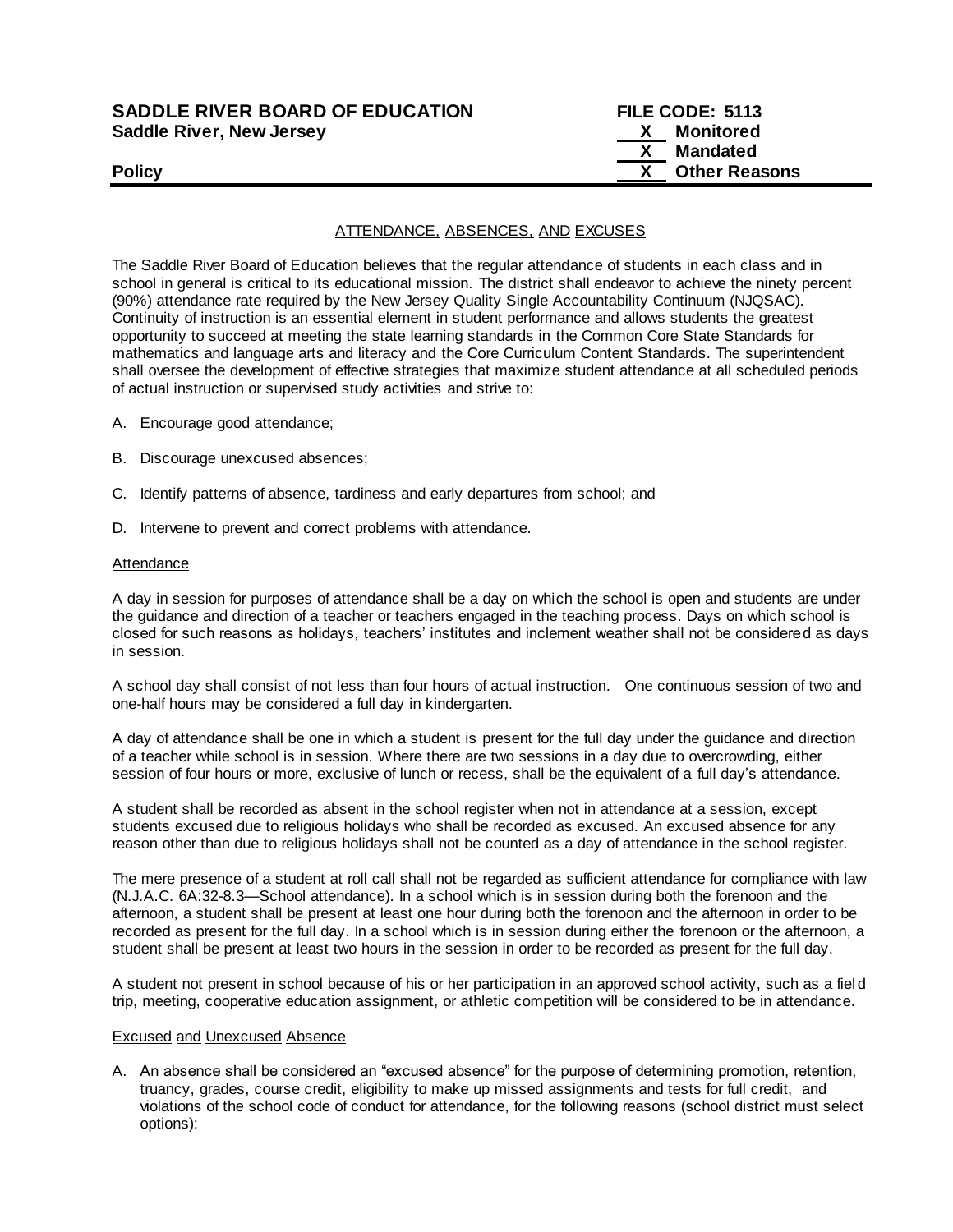- 1. The student's illness;
- 2. Requirements of a student's individual health care plan;
- 3. A death or critical illness in the student's immediate family, or of others with permission of principal;
- 4. Quarantine;
- 5. Observance of the student's religion on a day approved for that purpose by the State Board of Education;
- 6. The student's suspension from school;
- 7. Requirements of the student's individualized education program (IEP);
- 8. Alternate short or long term accommodations for students with disabilities;
- 9. The student's required attendance in court;
- 10. Interviews with an admissions officer of an educational institution;
- 11. Necessary and unavoidable medical or dental appointments that cannot be scheduled at a time other than the school day;
- 12. Such good cause as may be acceptable to the principal.

Attendance need not always be within the school facilities. A pupil will be considered to be in attendance if he/she is present at any place where school is in session by authority of the board. The board shall consider each pupil assigned to a program of independent study, with parent/guardian permission, to be in regular attendance for that program, provided that he/she is under the guidance of a staff member so assigned, reports daily or weekly, as prescribed, to such staff member the place in which he/she is conducting his/her study, and regularly demonstrates progress toward the objectives of his/her course of study.

- B. An "unexcused absence" is a student's absence for all or part of a school day for any reason other than those listed as excused absences in "A" above. An unexcused absence may be counted toward retention, truancy, loss of course credit, ineligibility to make up missed assignments and tests for full credit, and violations of the school code of conduct for attendance. Absence is expressly not excused for any of the following reasons (this list is intended to be illustrative and is not inclusive):
	- 1. Family travel;
	- 2. Performance of household or babysitting duties;
	- 3. Other daytime activities unrelated to the school program;
	- 4. Leaving school without permission when school is still in session;
	- 5. Leaving class because of illness and not reporting to the school nurse as directed; or

Being present in school but absent from class without approval. Such absence from class is a "class cut."

# **Tardiness**

The orderly conduct of class activity depends upon the prompt and precise beginning of the program. Tardiness hinders the proper conduct of school activity. Students are expected to arrive to school and class on time. A student who is tardy to any class will be subject to disciplinary action as outlined in board policy 5131 Conduct and Discipline and the student code of conduct. Consequences for accumulated occurrences of tardiness may include detention, loss of credit and an unexcused school day absence.

# Attendance

In order for the board of education to fulfill its responsibility for providing a thorough and efficient education for each student, the complete cooperation of parents/guardians and students is required to maintain a high level of school attendance.

The frequent absence of students from classroom learning experiences disrupts the continuity of the instructional process and limits the ability of students to complete the prescribed curriculum requirements successfully. The following rules shall apply for student absences:

- A. A student shall be considered absent from class for tardiness in excess of one half of the total class period;
- B. A student shall be considered absent from school for participation in less than 4 instructional hours during the school day.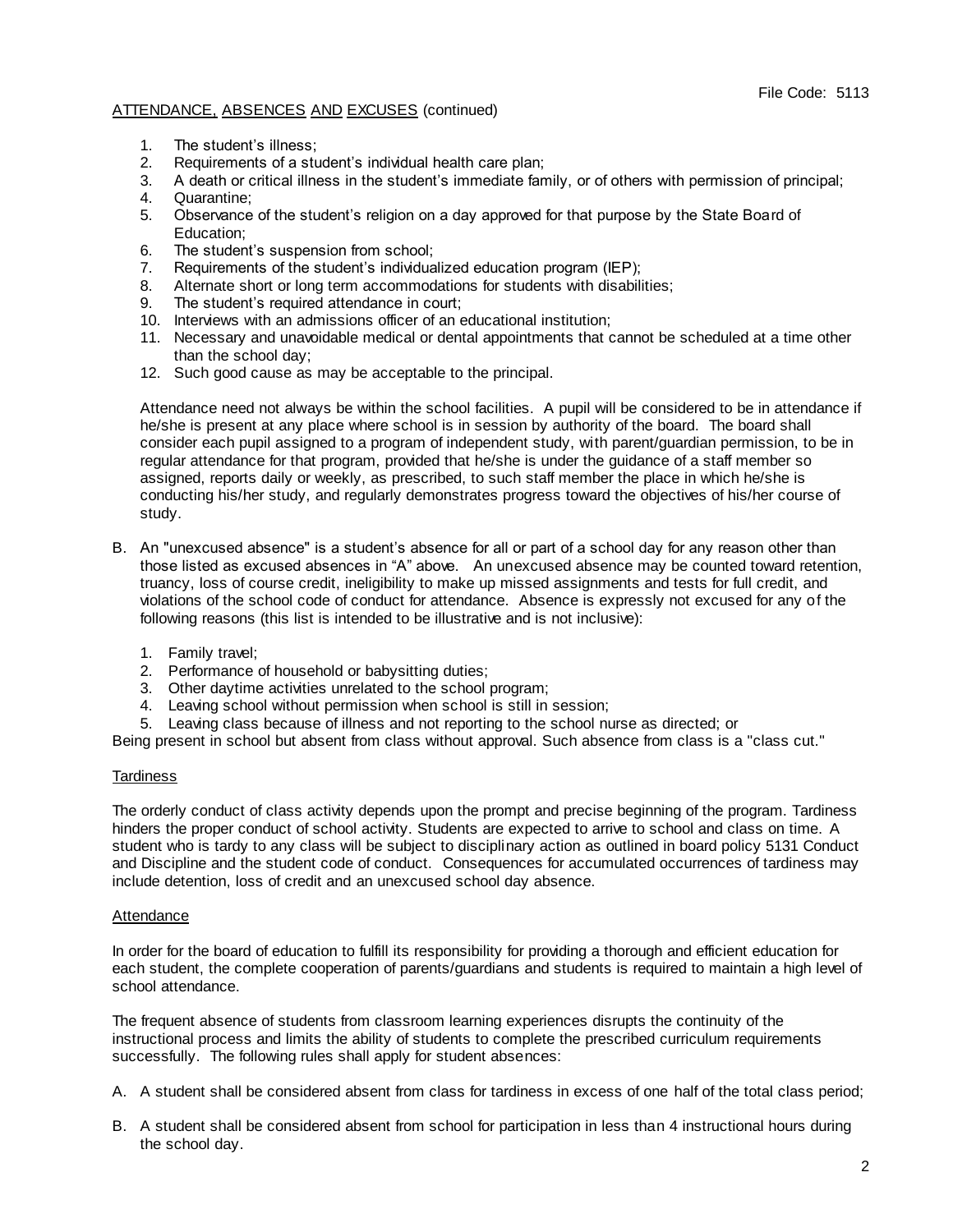A student must be in attendance for 172 or more school days in order to be considered to have successfully completed the instructional program requirements of the grade/course to which he/she is assigned.

A waiver of these attendance requirements may be granted for good cause by the school principal upon recommendation of a review committee, appointed by him/her, and consisting of representative staff, including student service personnel and classroom teachers.

In recommending the granting of a waiver of this attendance requirement, the review committee shall consider the nature and causes of all absences rather than only those in excess of the 10 days. Documentation of the nature and causes of these absences shall be the responsibility of the student and parent/guardian.

Parents/guardians are responsible for notifying the school early in the day when a child will be absent and for informing the school of the reason for the absence.

### Procedures for Unexcused Absences

When a student fails to report to class or school accumulating up to four unexcused absences, the district shall:

- A. Make a reasonable attempt to notify the student's parents/guardians of each unexcused absence prior to the start of the following school day;
- B. Make a reasonable attempt to determine the cause of the unexcused absence, including through contact with the student's parents;
- C. Identify in consultation with the student's parents needed action designed to address patterns of unexcused absences, if any, and to have the child return to school and maintain regular attendance;
- D. Follow all procedures according to law and board policy 5142 Safety 5141.4 Child Abuse and Neglect if a potential missing or abused child situation is detected;
- E. Cooperate with law enforcement and other authorities and agencies, as appropriate.

If contact through these means is unsuccessful the district may follow-up with another attempt to contact the parents/guardians or send a letter reporting the unexcused absence and requesting the parent/guardian to contact the school.

If at any time it is suspected that there is a potential of abuse, neglect and/or a student is potentially missing the district shall implement all procedures required by law including reporting protocols, notification of parents/guardians and cooperation with law enforcement and other authorities and agencies, as appropriate.

### Procedures for Persistent Absences

If the pattern of unexcused absences continues and five to nine unexcused absences are accumulated the district shall:

- A. Make a reasonable attempt to notify the student's parents/guardians of each unexcused absence prior to the start of the following school day;
- B. Make a reasonable attempt to determine the cause of the unexcused absence, including through contact with the student's parents to address patterns of unexcused absences previously;
- C. Evaluate the appropriateness of action taken as identify in consultation with the student's parents;
- D. Develop an action plan to establish outcomes based upon the student's patterns of unexcused absences and to specify the interventions for supporting the student's return to school and regular attendance, which may include any or all of the following: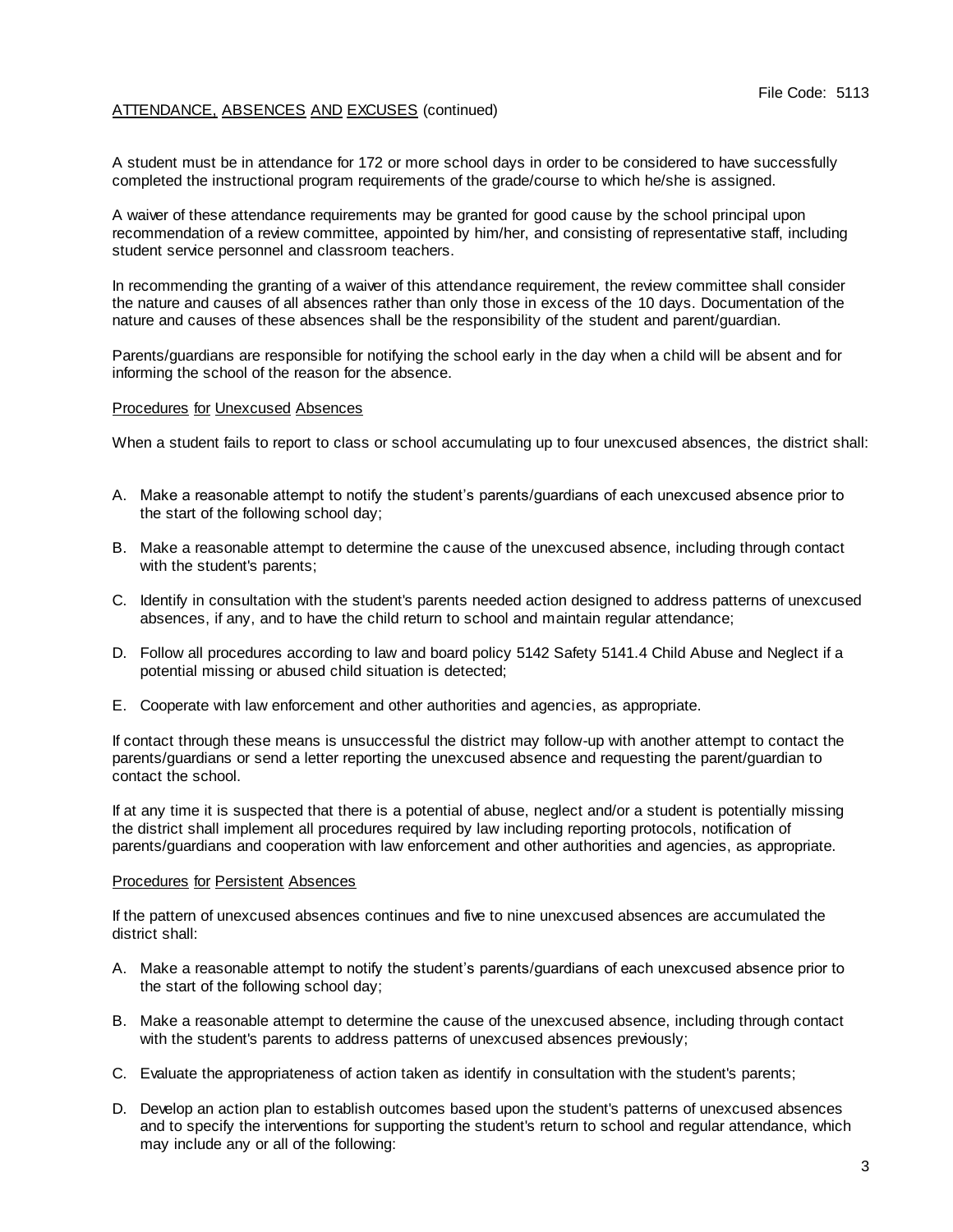- 1. Refer or consult with the building's intervention and referral services team;
- 2. Conduct testing, assessments or evaluations of the student's academic, behavioral and health needs;
- 3. Consider an alternate educational placement;
- 4. Make a referral to or coordinate with a community-based social and health provider agency or other community resource;
- 5. Refer to the court or a court program as follows:
	- a. When the unexcused absences are determined to be violations of the compulsory education law and board policy;
	- b. When there is evidence of a juvenile-family crisis the student may be referred to Superior Court, Chancery Division, Family Part. "Juvenile-family crisis" pursuant to N.J.S.A. 2A:4A-22(g) means behavior, conduct or a condition of a juvenile, parent or guardian or other family member which presents or results in a threat to wellbeing and safety of the juvenile, serious conflict regarding the juvenile's conduct, unauthorized absence from home, pattern of unauthorized absence from school, or human trafficking;
- 6. The implementation of all required procedures for potential abuse, neglect or missing child including cooperation with law enforcement and other authorities and agencies, as appropriate;
- 7. Engage the student's family.

# **Discipline**

All discipline regarding the attendance of students shall be consistent with the board policy 5131 Conduct and Discipline and the code of student conduct. Consequences for absences may include:

- A. Students may be denied participation in co-curricular activities if their attendance fails to meet the standards set forth herein;
- B. Students may be denied participation in athletic competition if their attendance fails to meet the standards set forth herein;
- C. Loss of partial or total course credit;
- D. Detention or suspension.

No student who is absent from school for observance of a religious holiday or other excused absence shall be disciplined and/or deprived of any award or of eligibility for or opportunity to compete for any award because of the absence.

Students, parents and guardians shall be notified of disciplinary actions for attendance including loss of credit and may appeal this determination through the procedure as set forth in board policy 5145.6 Student Grievance Procedure.

# **Truancy**

For cumulative unexcused absences of 10 or more, the student between the ages of six and 16 is truant, pursuant to law. The district shall:

- A. Make a determination regarding the need for a court referral for the truancy;
- B. Make a reasonable attempt to notify the student's parents of the mandatory referral;
- C. Continue to consult with the parent and the involved agencies to support the student's return to school and regular attendance;
- D. Cooperate with law enforcement and other authorities and agencies, as appropriate;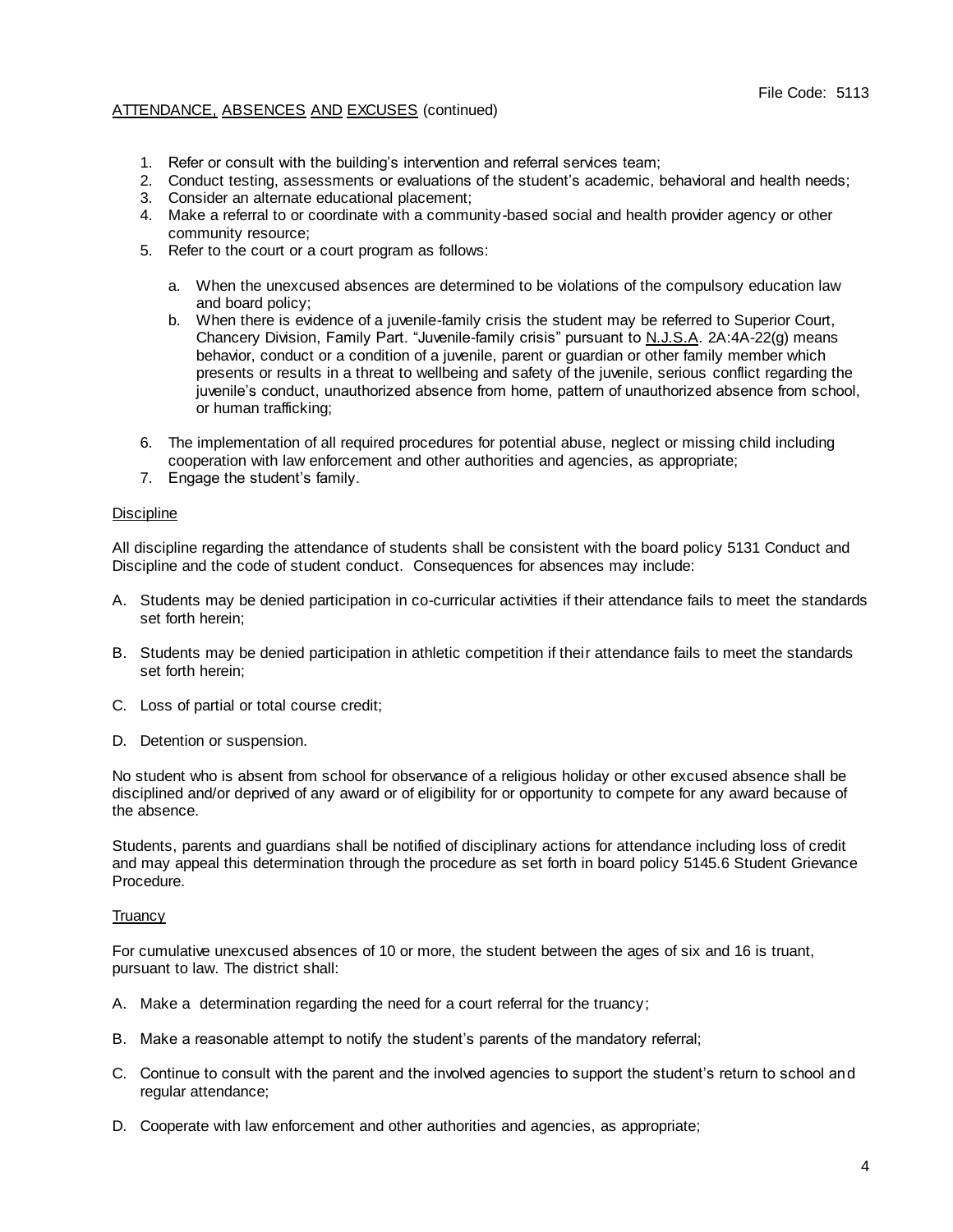- A. Follow all procedures required by N.J.S.A. 18A:38-28 through 31, Article 3B, Compelling Attendance at School and other applicable state and federal statutes as follows:
	- 1. An attendance officer who finds a truant child, shall take the child and deliver him/her to the parent/guardian or other person having charge and control of the child, or to the teacher of the school which such child is lawfully required to attend;
	- 2. The attendance officer shall examine into all violations and shall warn the child, the parent/guardian or other person having charge and control of the child of the consequences of the violation if persisted in;
	- 3. The attendance officer shall notify the parent/guardian or other person having charge and control of the child in writing, to cause the child to attend school within five days from the date on which notice is served, and regularly thereafter:
	- 4. The attendance officer shall have full police power to enforce the provisions of this article and may arrest without warrant any vagrant child or habitual truant or any child who is habitually incorrigible or who is vicious or immoral in conduct or illegally absent from school;
	- 5. The sheriff and his officers and all police officers and constables shall assist the attendance officer in the performance of their duties;
	- 6. A parent, guardian or other person having charge and control of a child between the ages of 6 and 16 years, who shall fail to comply with any of the provisions of this article relating to his duties, shall be deemed to be a disorderly person and shall be subject to a fine of not more than \$ 25.00 for a first offense and not more than \$ 100.00 for each subsequent offense, in the discretion of the court. In any such proceeding, the summons issuing therein, or in special circumstances a warrant, shall be directed to the alleged disorderly person and the child.

# Unexcused Absences for Students in Special Education

The attendance guidelines, discipline and remedial measures set forth in this policy shall apply to classified students where appropriate and in accordance with the student's:

- A. Individualized Education Program (IEP);
- B. The Individuals with Disabilities Act (IDEA);
- C. Procedural protections set forth in N.J.A.C. 6A:14;
- D. Alternate short or long term accommodations for students with disabilities as required by law;
- E. Requirements of a student's individual health care plan and individualized emergency healthcare plan.

# District Sending and Receiving Relationships

The receiving school shall report attendance problems to the sending district responsible for the student. Following five or more cumulative unexcused absences school officials shall proceed in accordance with the sending district's board attendance policy and procedure.

# Regular Release of Students Before the End of the Normal School Day

There are varying situations which may justify release of certain students from school before the normal time for closing. Such situations are justifiable only if the release does not jeopardize the student's educational program and the reasons for such release can be shown to have positive benefits for the student.

### Late Arrival and Early Dismissal

The board recognizes that from time to time compelling circumstances will require that a student be late to school or dismissed before the end of the school day.

As agent responsible for the education of the children of this district, the board shall require that the school be notified in advance of such absences by written request of the student's parent/guardian, which shall state the reason for the tardiness or early dismissal. Justifiable reasons may include: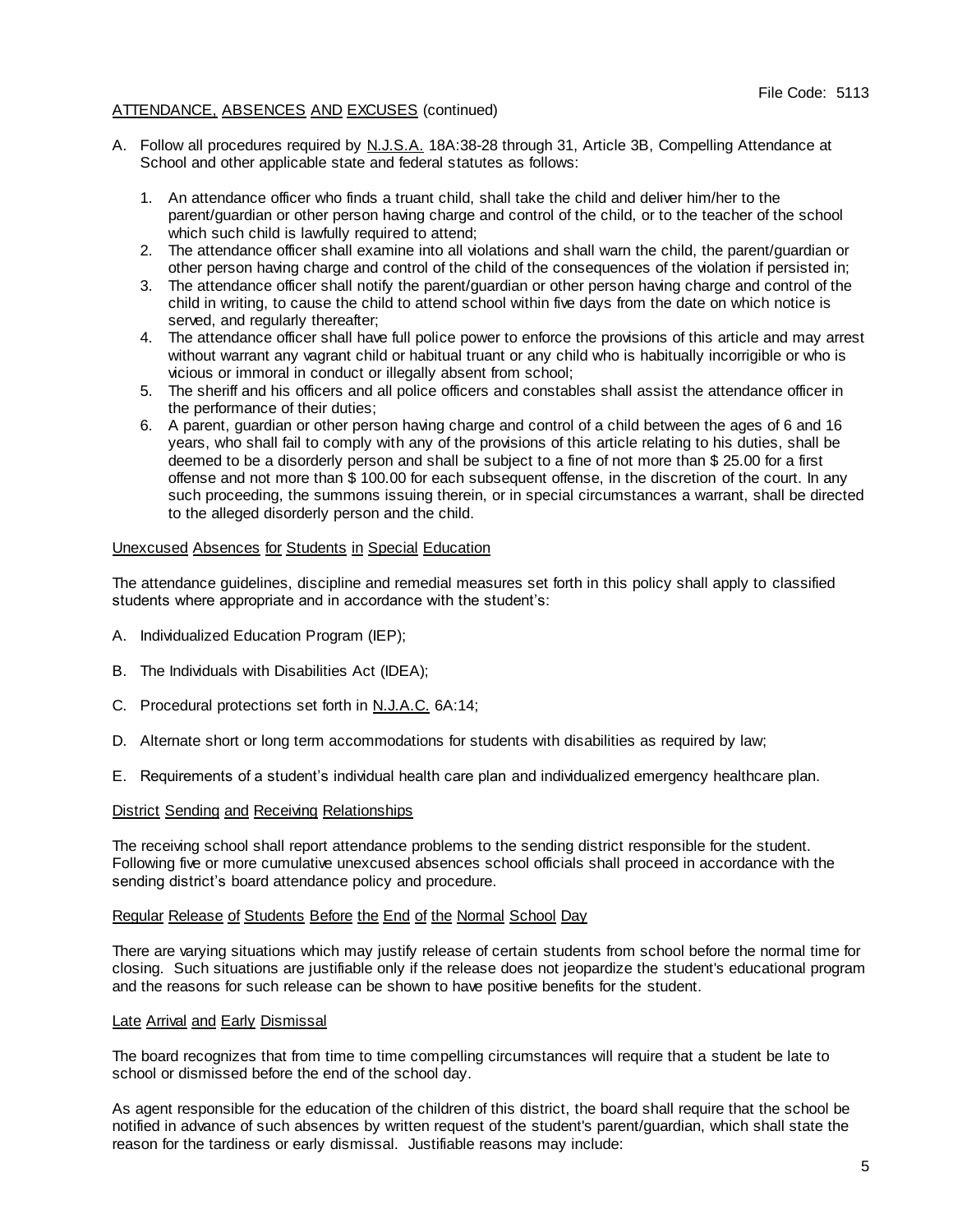- A. Medical or dental appointments which cannot be scheduled outside of school hours;
- B. Requirements of a student's individual health care plan;
- C. Requirements of the student's Individualized Education Program (IEP);
- D. Alternate short or long term accommodations for students with disabilities;
- E. Medical disability;
- F. Motor vehicle driver's test;
- G. Interview for college entrance or employment;
- H. Family emergency;
- I. Court appearance;
- J. Such good cause as may be acceptable to the administration.

No student in grades kindergarten through eight shall be permitted to leave the school before the close of the school day unless he/she is met in the school office by his/her parent/guardian or a person authorized by the parent/guardian to act in his/her behalf.

Tardiness not covered by the causes listed shall be cumulative, and may affect course credit.

### Legal Custody

A record shall be kept indicating the legal custodian of each student. Such custodian shall be responsible for informing the board of any change in the student's custodian. The principal may take such steps as seem necessary to ensure that the child is released only to the proper legal custodian.

# Potentially Missing Children

- A. If daily attendance records indicate a child is absent, and the parent/guardian has not called, a designated person shall attempt to contact them;
- B. If no telephone contact can be made, the attendance officer shall investigate;
- C. If the attendance officer cannot locate the child, he/she shall inform the principal, who shall inform the appropriate local authorities;
- D. If a child who was present in the morning is absent after lunch, the same procedure shall be followed.

# Marking Missing Child's School Record

Whenever the superintendent receives notice from the Missing Persons Unit that a child has been reported missing, he/she shall mark the child's records in such a way that whenever a copy of or information regarding the record is requested, district personnel will be aware that the record is that of a missing child. If a copy of a marked school record is requested, the superintendent shall supply the record to the requestor without alerting him/her to the fact that the record has been marked, according to provisions in code and statute on accessing student records (see policy 5125 Student records). After the superintendent has complied with the request for copies of records or information, he/she shall immediately report the inquiry or any knowledge as to the whereabouts of the missing child to the Missing Persons Unit.

# Regulations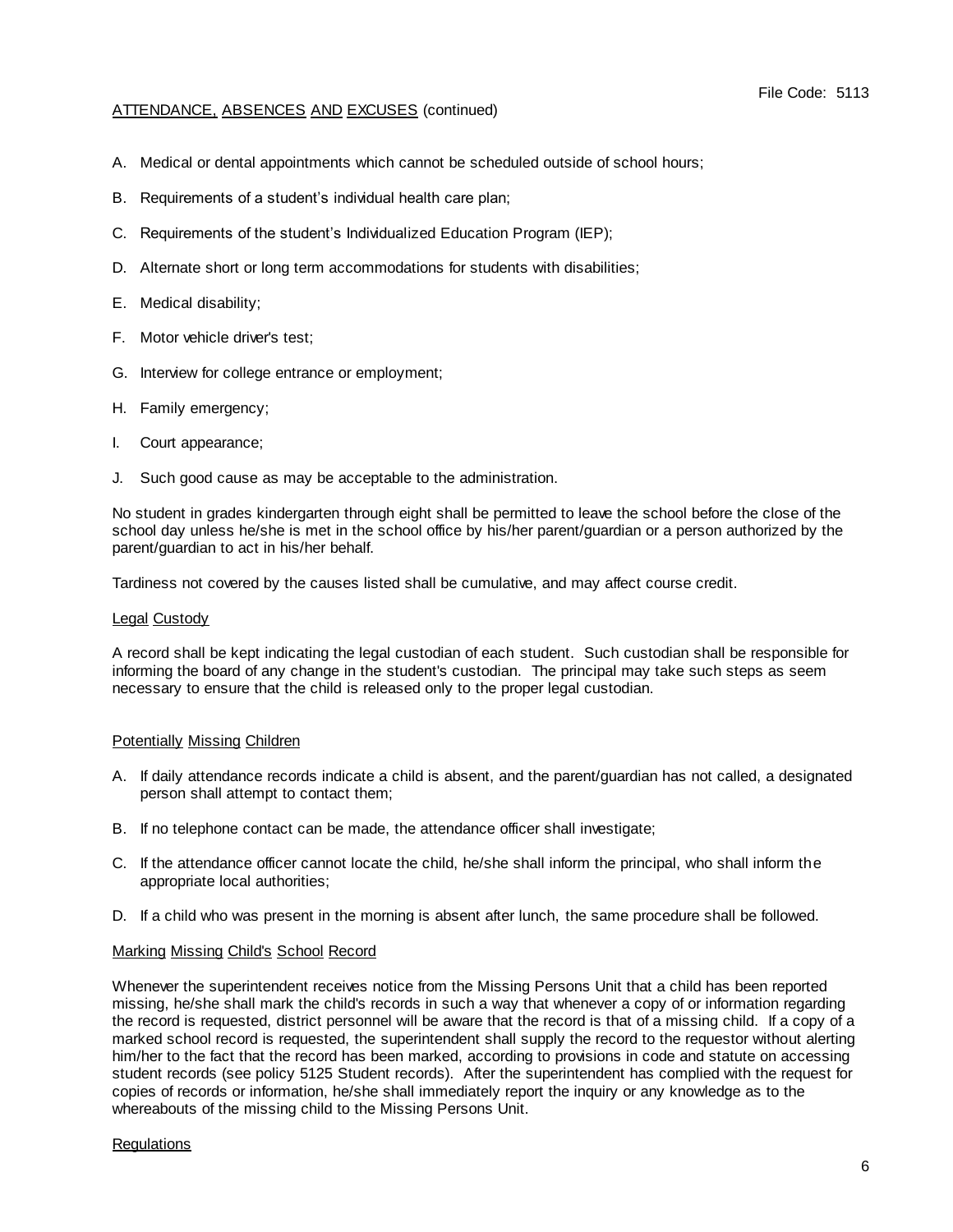The superintendent shall develop procedures for the attendance of students which:

- A. The expectations and consequences regarding students' timely arrival of students to school and classes;
- B. The expectations and consequences regarding attendance at school and classes;
- C. A definition of unexcused absence that counts toward truancy that is consistent with the definition of a school day;
- D. School staff responses for unexcused absences for:
	- 1. Cumulative absences up to four;
	- 2. Cumulative absences of between five and nine;
	- 3. Cumulative unexcused absences of 10 or more; and
	- 4. Referral to court.

### Dissemination and Implementation

The superintendent shall take all necessary steps to publicize this policy and may include these rules in district handbooks and/or on the district website. Parents/Guardians and students shall be notified annually of the attendance policy.

The superintendent shall ensure that the rules for this policy are applied consistently and uniformly, and that all disciplinary sanctions are carried out with necessary due process.

The board shall review the attendance policy on a regular basis.

| Adopted:             | January 2012  |
|----------------------|---------------|
| NJSBA Review/Update: | June 2014     |
| Readopted:           | December 2014 |

Key Words

Student Attendance, Attendance, Absences and Excuses, Student Attendance

| Legal References: N.J.S.A. 18A:11-1 |                              | General mandatory powers and duties                       |
|-------------------------------------|------------------------------|-----------------------------------------------------------|
|                                     | N.J.S.A. 18A:35-4.9          | Student promotion and remediation; policies and           |
|                                     |                              | procedures                                                |
|                                     | N.J.S.A. 18A:36-14, -15, -16 | Religious holidays; absence of students on; effect        |
|                                     | N.J.S.A. 18A:36-19a          | Newly enrolled students; records and identification       |
|                                     | N.J.S.A. 18A:36-24           |                                                           |
|                                     | through -26                  | Missing children; legislative findings and declarations   |
|                                     | N.J.S.A. 18A:38-25           | Attendance required of children between six and 16;       |
|                                     |                              | exceptions                                                |
|                                     | N.J.S.A. 18A:38-26           | Days when attendance required; exceptions                 |
|                                     | N.J.S.A. 18A:38-27           | Truancy and juvenile delinquency defined                  |
|                                     | <u>N.J.S.A.</u> 18A:38-31    | Violations of article by parents or guardians; penalties  |
|                                     | N.J.S.A. 18A:38-32           | District and county vocational school attendance officers |
|                                     | <u>N.J.S.A.</u> 18A:40-7     | Exclusion of students who are ill                         |
|                                     | <u>N.J.S.A.</u> 18A:40-8     | Exclusion of students whose presence is detrimental to    |
|                                     |                              | health and cleanliness                                    |
|                                     | N.J.S.A. 18A:40-9            | Failure of parent to remove cause for exclusion; penalty  |
|                                     | N.J.S.A. 18A:40-10           | Exclusion of teachers and students exposed to disease     |
|                                     | N.J.S.A. 18A:40-11           | Exclusion of students having communicable tuberculosis    |
|                                     | N.J.S.A. 18A:40-12           | Closing schools during epidemic                           |
|                                     | <u>N.J.S.A.</u> 18A:54-20    | Powers of board (county vocational schools)               |
|                                     | N.J.S.A. 52:17B-9.8a         |                                                           |